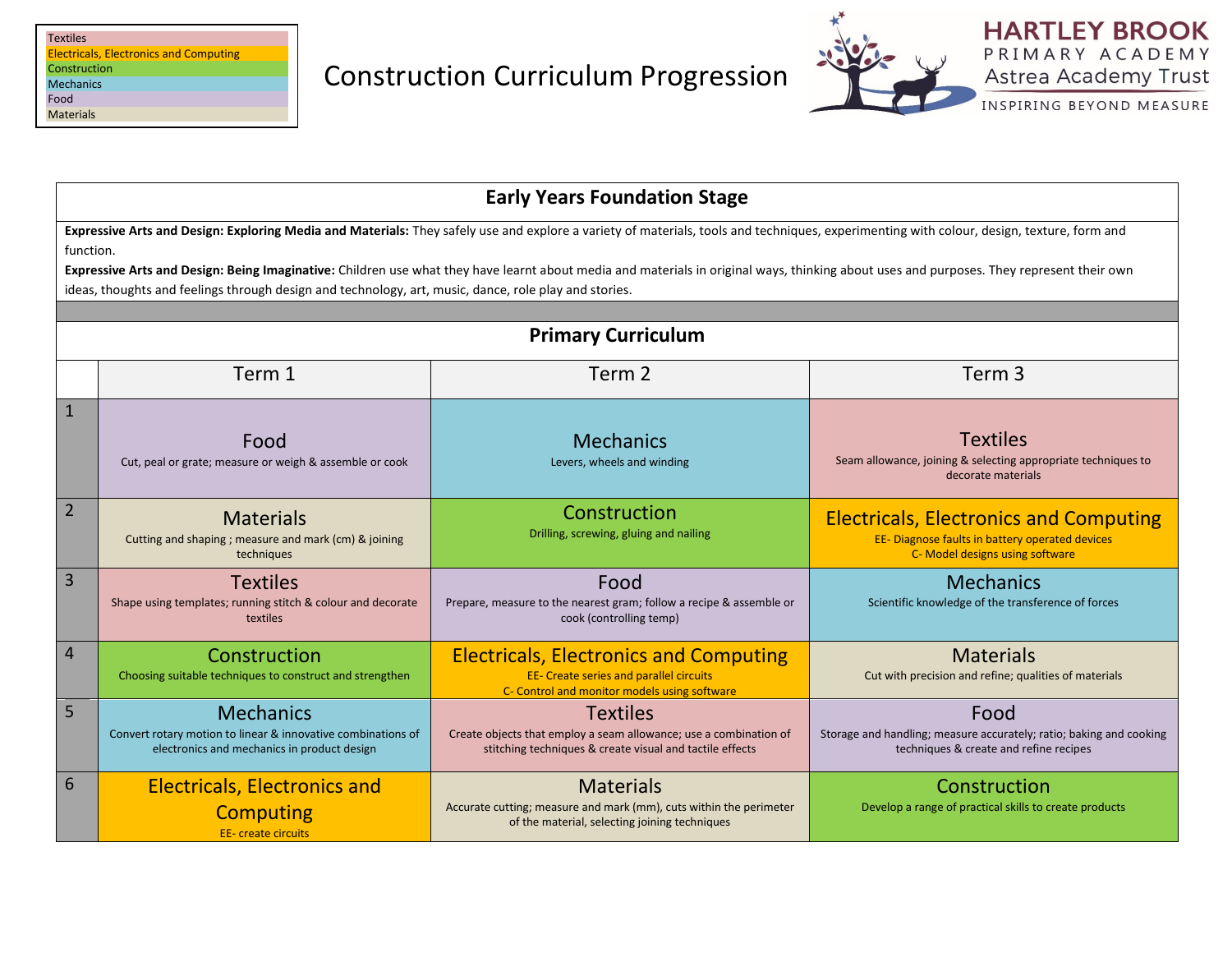# Construction Curriculum Progression



INSPIRING BEYOND MEASURE

### Year Two

| <b>Materials</b> | <u>ruction</u> | Electricals, Electronics and Computing |
|------------------|----------------|----------------------------------------|
|------------------|----------------|----------------------------------------|

## Coverage Concept Mapping

### **Construction**

• Use materials to practise drilling, screwing, gluing and nailing materials to make and strengthen products.

#### **To design, make, evaluate and improve**

- Design products that have a clear purpose and an intended user.
- Make products, refining the design as work progresses.
- Use software to design.

Overarching Question

### **To take inspiration from design throughout history**

- Explore objects and designs to identify likes and dislikes of the designs.
- Suggest improvements to existing designs.
- Explore how products have been created.

### Planning

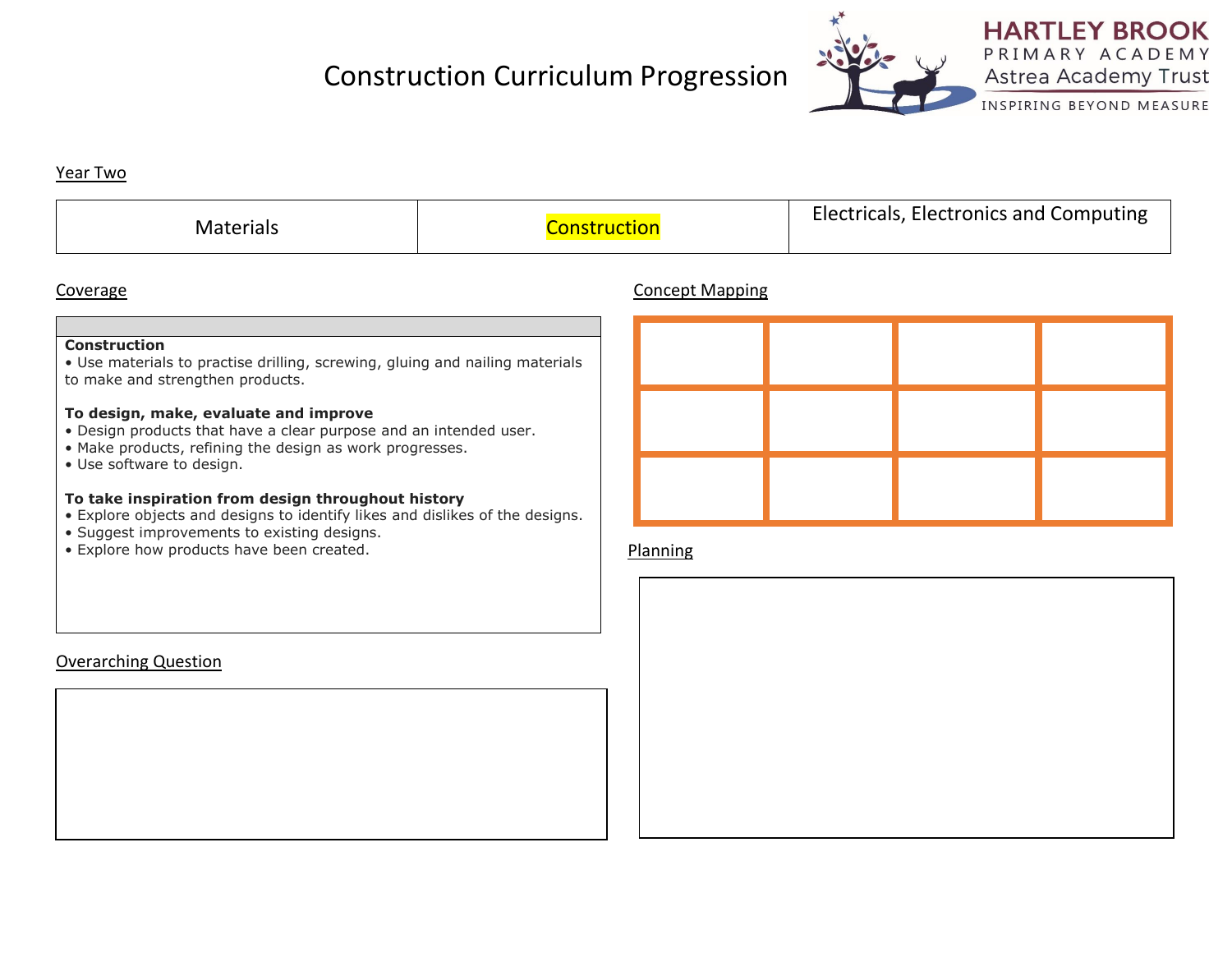# Construction Curriculum Progression



INSPIRING BEYOND MEASURE

#### Year Four

| ons | Electricals,<br><b>Electronics and Computing</b> | erials |
|-----|--------------------------------------------------|--------|
|-----|--------------------------------------------------|--------|

### Coverage Concept Mapping

#### **Construction**

- Choose suitable techniques to construct products or to repair items.
- Strengthen materials using suitable techniques.

#### **To design, make, evaluate and improve**

- Design with purpose by identifying opportunities to design.
- Make products by working efficiently (such as by carefully selecting materials).
- Refine work and techniques as work progresses, continually evaluating the product design.
- Use software to design and represent product designs.

#### **To take inspiration from design throughout history**

- Identify some of the great designers in all of the areas of study (including pioneers in horticultural techniques) to generate ideas for designs.
- Improve upon existing designs, giving reasons for choices.
- Disassemble products to understand how they work.

## Overarching Question



#### Planning